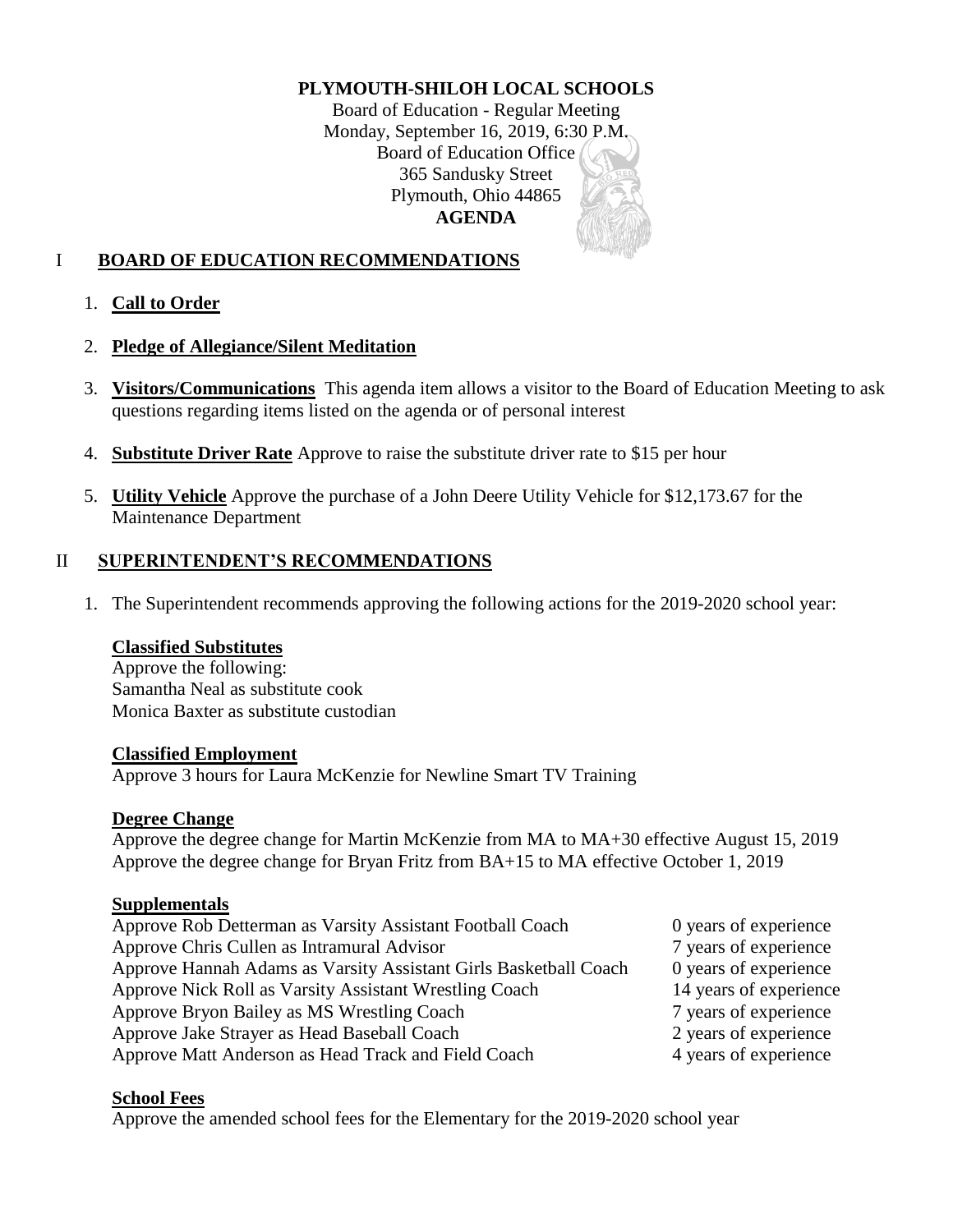# **Tutor**

Approve Jeremiah Balkin as a home bound instructional tutor at \$22.00 per hour, not to exceed 5 hours per week.

### **Homecoming**

Approve the Homecoming Dance be held at the Village Building, Sept. 28, 7:00 – 10:00 p.m.

#### **Career Advising Policy**

Approve the renewal of the Career Advising Policy – Board Policy – IJA

#### **Student Travel**

Approve the attendance at the FCCLA Leadership Training October 14-15, 2019 held at the Heartland Retreat Center in Marengo Ohio

#### 2. **Other**

Discuss our current bus situation Discuss our preschool plans for the 2020-2021 school year Discuss a problem with students charging lunches

### III **TREASURER'S RECOMMENDATIONS:**

# 1. **Minutes & Financial Information:**

Approve Minutes of the August 19, 2019 regular meeting with noted change Approve the Monthly Expenditures, Financial Reports. Total Expenditures for the Month of August were \$1,047,510.14

#### **Budgetary**

Approve the amendments to the Estimated Resource and Appropriations as presented Approve the Teacher Assistance Program Grant from the Richland County Foundation for \$1,385.65 for LEGO WeDo Robotic Kits (019-9220)

Permanent Appropriations BE IT RESOLVED, to adopt the following appropriations for FY 2020:

| 001 General Fund                     | \$10,376,172.93 |
|--------------------------------------|-----------------|
| 007 Teacher Flower Funds             | 550.00          |
| 018 Principals Funds                 | 27,990.00       |
| 019 Grants                           | 14,435.86       |
| 034 Classroom Facilities Maintenance | 42,959.13       |
| 035 Severance Fund                   | 97,030.93       |
| 300 Athletic & Music Funds           | 116,342.30      |
| 400's State Funds (special revenue)  | 5,400.00        |
| 500's Federal Funds                  | 506,909.33      |
| 002 Bond Retirement                  | 138,627.50      |
| 003 Permanent Improvement            | 0.00            |
| 022 Athletic Tournament              | 6,474.43        |
| 006 Food Service                     | 409,688.02      |
| 009 Uniform Supplies                 | 28,423.00       |
| 020 Farm Fund                        | 12,600.00       |
| 014 Rotary Funds                     | 0.00            |
| 024 Self Insurance                   | 72,210.00       |